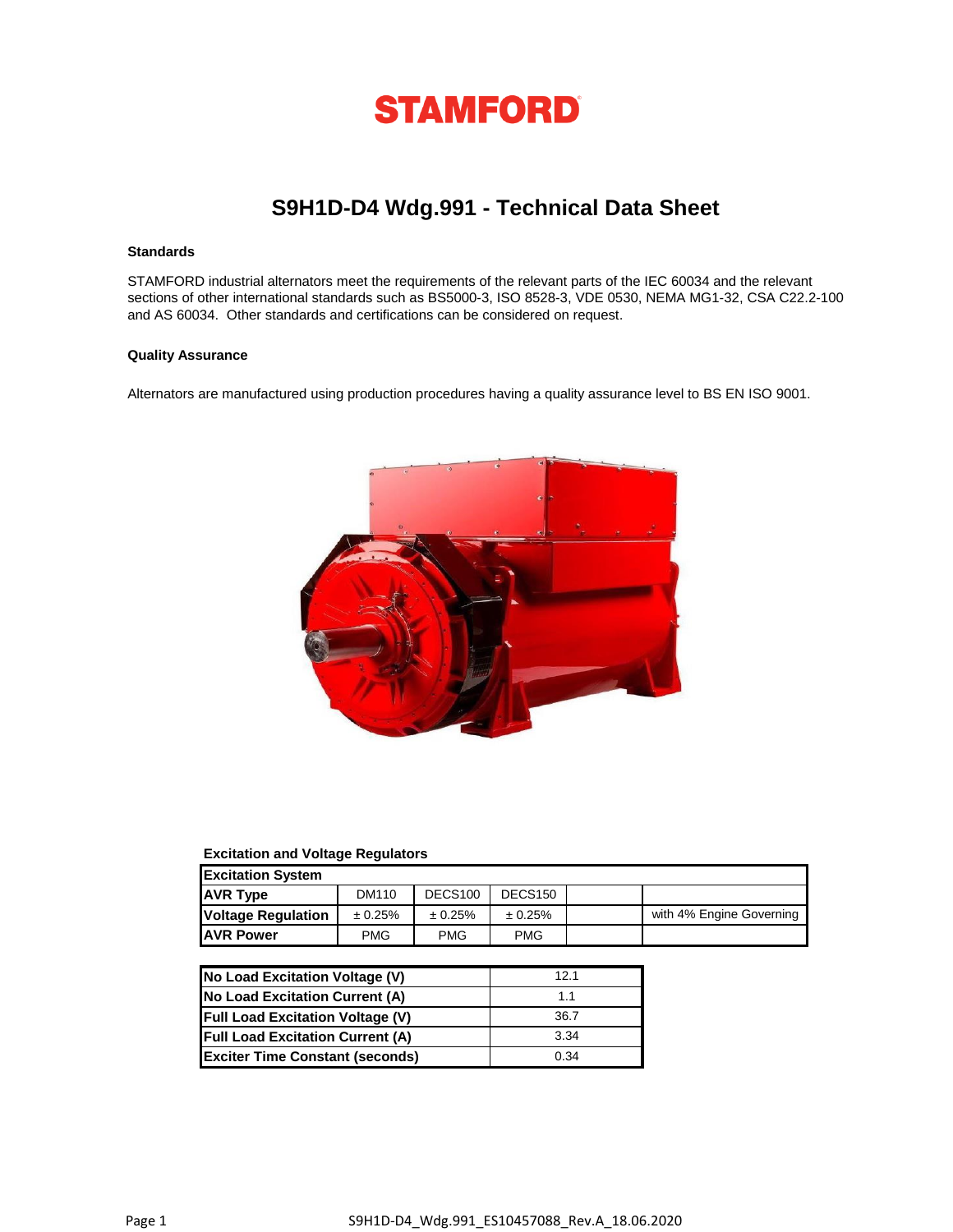

| <b>Electrical Data</b>                                             |                                                                                         |                                                           |                               |                |  |  |  |  |  |  |  |
|--------------------------------------------------------------------|-----------------------------------------------------------------------------------------|-----------------------------------------------------------|-------------------------------|----------------|--|--|--|--|--|--|--|
| <b>Insulation System</b>                                           | H                                                                                       |                                                           |                               |                |  |  |  |  |  |  |  |
| <b>Stator Winding</b>                                              | Double Layer Lap                                                                        |                                                           |                               |                |  |  |  |  |  |  |  |
| <b>Winding Pitch</b>                                               | 2/3                                                                                     |                                                           |                               |                |  |  |  |  |  |  |  |
| <b>Winding Leads</b>                                               | 6                                                                                       |                                                           |                               |                |  |  |  |  |  |  |  |
| <b>Winding Number</b>                                              | 991                                                                                     |                                                           |                               |                |  |  |  |  |  |  |  |
| Number of Poles                                                    | 4                                                                                       |                                                           |                               |                |  |  |  |  |  |  |  |
| IP Rating                                                          | IP23                                                                                    |                                                           |                               |                |  |  |  |  |  |  |  |
| <b>RFI Suppression</b>                                             | BS EN 61000-6-2 & BS EN 61000-6-4, VDE 0875G, VDE 0875N.<br>Refer to factory for others |                                                           |                               |                |  |  |  |  |  |  |  |
| <b>Waveform Distortion</b>                                         |                                                                                         | NO LOAD < 1.5% NON-DISTORTING BALANCED LINEAR LOAD < 5.0% |                               |                |  |  |  |  |  |  |  |
| <b>Short Circuit Ratio</b>                                         |                                                                                         |                                                           | 1/Xd                          |                |  |  |  |  |  |  |  |
| Steady State X/R Ratio                                             |                                                                                         | 24.11                                                     |                               |                |  |  |  |  |  |  |  |
|                                                                    |                                                                                         |                                                           | 60 Hz                         |                |  |  |  |  |  |  |  |
| Telephone Interference                                             |                                                                                         |                                                           | <b>TIF&lt;50</b>              |                |  |  |  |  |  |  |  |
| Cooling Air Flow                                                   |                                                                                         |                                                           | $3.33 \text{ m}^3/\text{sec}$ |                |  |  |  |  |  |  |  |
| Voltage Series Star (V)                                            | 12470                                                                                   | 13200                                                     | 13800                         |                |  |  |  |  |  |  |  |
| Voltage Parallel Star (V)                                          |                                                                                         |                                                           |                               |                |  |  |  |  |  |  |  |
| Voltage Delta (V)                                                  |                                                                                         |                                                           |                               |                |  |  |  |  |  |  |  |
| kVA Base Rating (Class H) for<br>Reactance Values (kVA)            | 2710                                                                                    | 2870                                                      | 3000                          |                |  |  |  |  |  |  |  |
| <b>Saturated Values in Per Unit at Base Ratings and Voltages</b>   |                                                                                         |                                                           |                               |                |  |  |  |  |  |  |  |
| Xd Dir. Axis Synchronous                                           | 2.111                                                                                   | 1.995                                                     | 1.908                         |                |  |  |  |  |  |  |  |
| X'd Dir. Axis Transient                                            | 0.186                                                                                   | 0.176                                                     | 0.168                         |                |  |  |  |  |  |  |  |
| X"d Dir. Axis Subtransient                                         | 0.134                                                                                   | 0.127                                                     | 0.122                         |                |  |  |  |  |  |  |  |
| Xq Quad. Axis Reactance                                            | 1.058                                                                                   | 1.000                                                     | 0.956                         |                |  |  |  |  |  |  |  |
| X"q Quad. Axis Subtransient                                        | 0.209                                                                                   | 0.198                                                     | 0.189                         | ٠              |  |  |  |  |  |  |  |
| XL Stator Leakage Reactance                                        | 0.107                                                                                   | 0.101                                                     | 0.097                         | $\blacksquare$ |  |  |  |  |  |  |  |
| X2 Negative Sequence Reactance                                     | 0.177                                                                                   | 0.167                                                     | 0.160                         |                |  |  |  |  |  |  |  |
| X0 Zero Sequence Reactance                                         | 0.032                                                                                   | 0.030                                                     | 0.029                         |                |  |  |  |  |  |  |  |
| <b>Unsaturated Values in Per Unit at Base Ratings and Voltages</b> |                                                                                         |                                                           |                               |                |  |  |  |  |  |  |  |
| Xd Dir. Axis Synchronous                                           | 2.533                                                                                   | 2.394                                                     | 2.290                         |                |  |  |  |  |  |  |  |
| X'd Dir. Axis Transient                                            | 0.214                                                                                   | 0.202                                                     | 0.193                         |                |  |  |  |  |  |  |  |
| X"d Dir. Axis Subtransient                                         | 0.157                                                                                   | 0.149                                                     | 0.142                         |                |  |  |  |  |  |  |  |
| Xq Quad. Axis Reactance                                            | 1.089                                                                                   | 1.030                                                     | 0.985                         |                |  |  |  |  |  |  |  |
| X"q Quad. Axis Subtransient                                        | 0.251                                                                                   | 0.237                                                     | 0.227                         |                |  |  |  |  |  |  |  |
| XL Stator Leakage Reactance                                        | 0.121                                                                                   | 0.115                                                     | 0.110                         |                |  |  |  |  |  |  |  |
| XIr Rotor Leakage Reactance                                        | 0.209                                                                                   | 0.198                                                     | 0.189                         |                |  |  |  |  |  |  |  |
| X2 Negative Sequence Reactance                                     | 0.212                                                                                   | 0.201                                                     | 0.192                         |                |  |  |  |  |  |  |  |
| X0 Zero Sequence Reactance                                         | 0.038                                                                                   | 0.035                                                     | 0.034                         |                |  |  |  |  |  |  |  |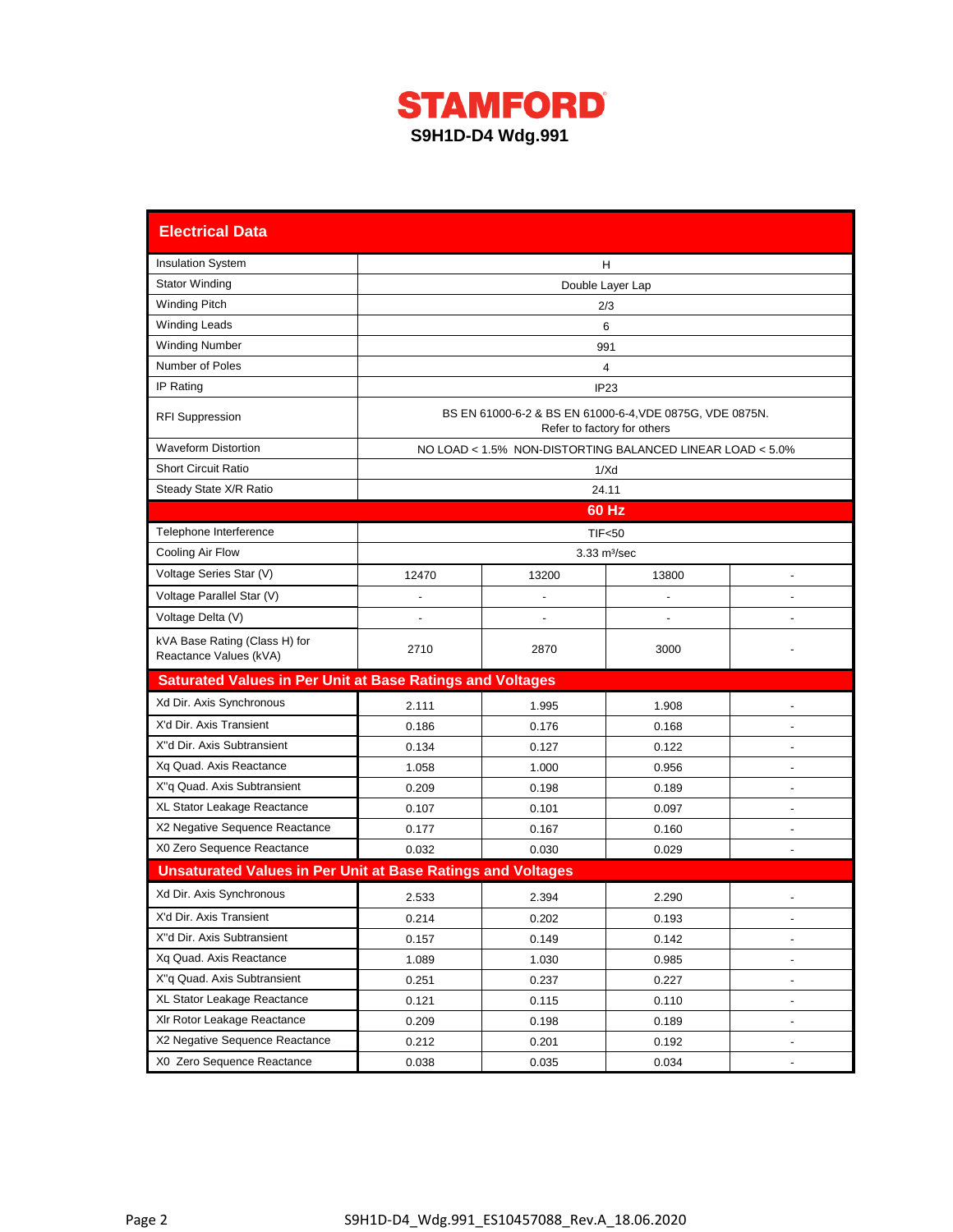# **STAMFORD S9H1D-D4 Wdg.991**

| <b>Time Constants (Seconds)</b>                                   |                                                                                      |                                                                                          |  |  |  |  |  |  |
|-------------------------------------------------------------------|--------------------------------------------------------------------------------------|------------------------------------------------------------------------------------------|--|--|--|--|--|--|
| T'd Transient Time Const.                                         |                                                                                      | 0.230                                                                                    |  |  |  |  |  |  |
| T"d Sub-Transient Time Const.                                     |                                                                                      | 0.020                                                                                    |  |  |  |  |  |  |
| T'do O.C. Field Time Const.                                       |                                                                                      | 2.619                                                                                    |  |  |  |  |  |  |
| Ta Armature Time Const.                                           | 0.047                                                                                |                                                                                          |  |  |  |  |  |  |
| T"g Sub-Transient Time Const.                                     | 0.0230                                                                               |                                                                                          |  |  |  |  |  |  |
| Resistances in Ohms ( $\Omega$ ) at 22 <sup>°</sup> C             |                                                                                      |                                                                                          |  |  |  |  |  |  |
| Stator Winding Resistance (Ra),<br>per phase for series connected | 0.5770                                                                               |                                                                                          |  |  |  |  |  |  |
| Rotor Winding Resistance (Rf)                                     |                                                                                      | 0.57                                                                                     |  |  |  |  |  |  |
| <b>Exciter Stator Winding Resistance</b>                          |                                                                                      | 9.8                                                                                      |  |  |  |  |  |  |
| Exciter Rotor Winding Resistance per<br>phase                     |                                                                                      | 0.014                                                                                    |  |  |  |  |  |  |
| PMG Phase Resistance (Rpmg) per<br>phase                          |                                                                                      | 3.8                                                                                      |  |  |  |  |  |  |
| Positive Sequence Resistance (R1)                                 |                                                                                      | 0.7213                                                                                   |  |  |  |  |  |  |
| Negative Sequence Resistance (R2)                                 |                                                                                      | 0.8309                                                                                   |  |  |  |  |  |  |
| Zero Sequence Resistance (R0)                                     |                                                                                      | 0.7213                                                                                   |  |  |  |  |  |  |
| <b>Saturation Factors</b>                                         | 13800V                                                                               |                                                                                          |  |  |  |  |  |  |
| SG1.0                                                             | 0.23                                                                                 |                                                                                          |  |  |  |  |  |  |
| SG1.2                                                             | 0.87                                                                                 |                                                                                          |  |  |  |  |  |  |
| <b>Mechanical Data</b>                                            |                                                                                      |                                                                                          |  |  |  |  |  |  |
| Shaft and Keys                                                    | minimum vibration in operation. Two bearing generators are balanced with a half key. | All alternator rotors are dynamically balanced to better than ISO 21940-11 Grade 2.5 for |  |  |  |  |  |  |
|                                                                   | 1 Bearing                                                                            | 2 Bearing                                                                                |  |  |  |  |  |  |
| <b>SAE Adaptor</b>                                                | 0,00                                                                                 | 0, 00, None                                                                              |  |  |  |  |  |  |
| Moment of Inertia                                                 | 85.8 kgm <sup>2</sup>                                                                | 82.6 kgm <sup>2</sup>                                                                    |  |  |  |  |  |  |
| Weight Wound Stator                                               | 1953kg                                                                               | 1953kg                                                                                   |  |  |  |  |  |  |
| Weight Wound Rotor                                                | 2010kg                                                                               | 1911kg                                                                                   |  |  |  |  |  |  |
| Weight Complete Alternator                                        | 5550kg                                                                               | 5500kg                                                                                   |  |  |  |  |  |  |
| Shipping weight in a Crate                                        | 5900kg                                                                               | 5850kg                                                                                   |  |  |  |  |  |  |
| <b>Packing Crate Size</b>                                         | 260 x 200 x 220(cm)                                                                  | 260 x 200 x 220(cm)                                                                      |  |  |  |  |  |  |
| Maximum Over Speed                                                |                                                                                      | 2250 RPM for two minutes                                                                 |  |  |  |  |  |  |
| <b>Bearing Drive End</b>                                          |                                                                                      | 6232                                                                                     |  |  |  |  |  |  |
| Bearing Non-Drive End                                             | 6324                                                                                 | 6324                                                                                     |  |  |  |  |  |  |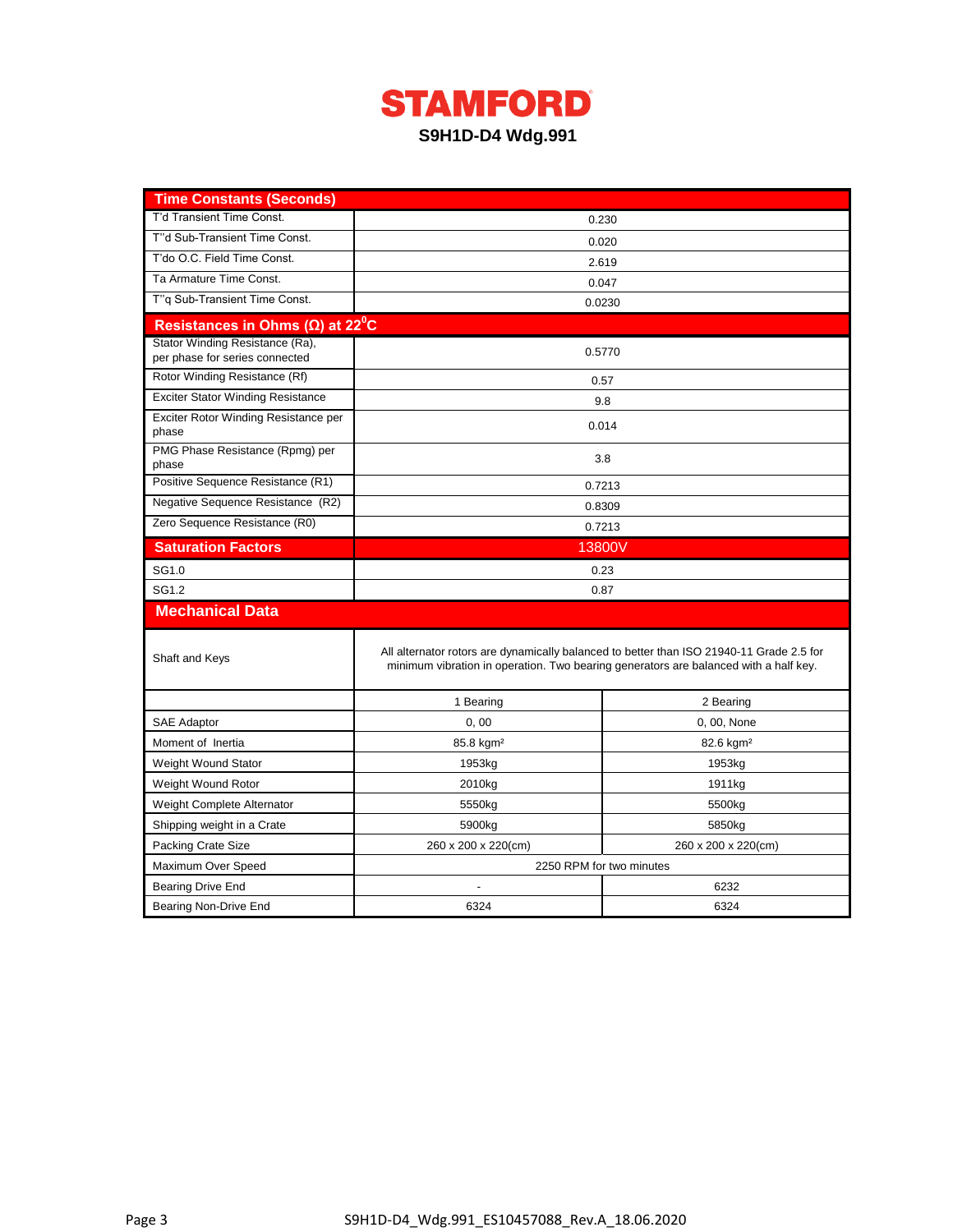

## **THREE PHASE EFFICIENCY CURVES**

**60Hz**





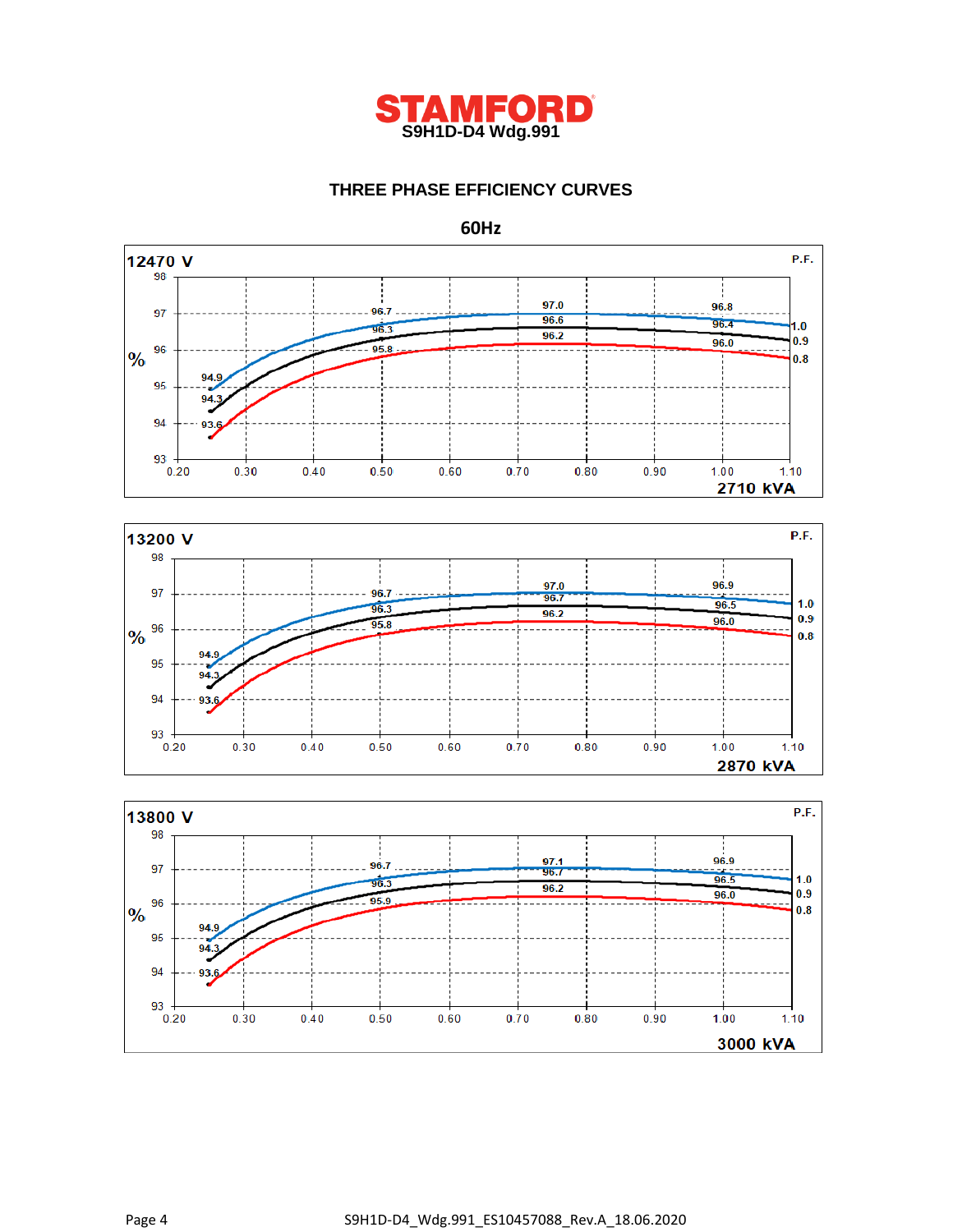



|            | <b>Transient Voltage Dip Scaling Factor</b> | <b>Transient Voltage Rise Scaling Factor</b> |                       |  |  |  |  |
|------------|---------------------------------------------|----------------------------------------------|-----------------------|--|--|--|--|
| Lagging PF | <b>Scaling Factor</b>                       | Lagging PF                                   | <b>Scaling Factor</b> |  |  |  |  |
| $\leq 0.4$ | 1.00                                        | $\leq$ 0.4                                   | 1.25                  |  |  |  |  |
| 0.5        | 0.95                                        | 0.5                                          | 1.20                  |  |  |  |  |
| 0.6        | 0.90                                        | 0.6                                          | 1.15                  |  |  |  |  |
| 0.7        | 0.86                                        | 0.7                                          | 1.10                  |  |  |  |  |
| 0.8        | 0.83                                        | > 0.7                                        | 1.00                  |  |  |  |  |
| 0.9        | 0.75                                        |                                              |                       |  |  |  |  |
| 0.95       | 0.70                                        |                                              |                       |  |  |  |  |
|            | 0.65                                        |                                              |                       |  |  |  |  |

**Note: To determine % Transient Voltage Dip or Voltage Rise at various PF, multiply the % Voltage Dip from the curve directly by the Scaling Factor.**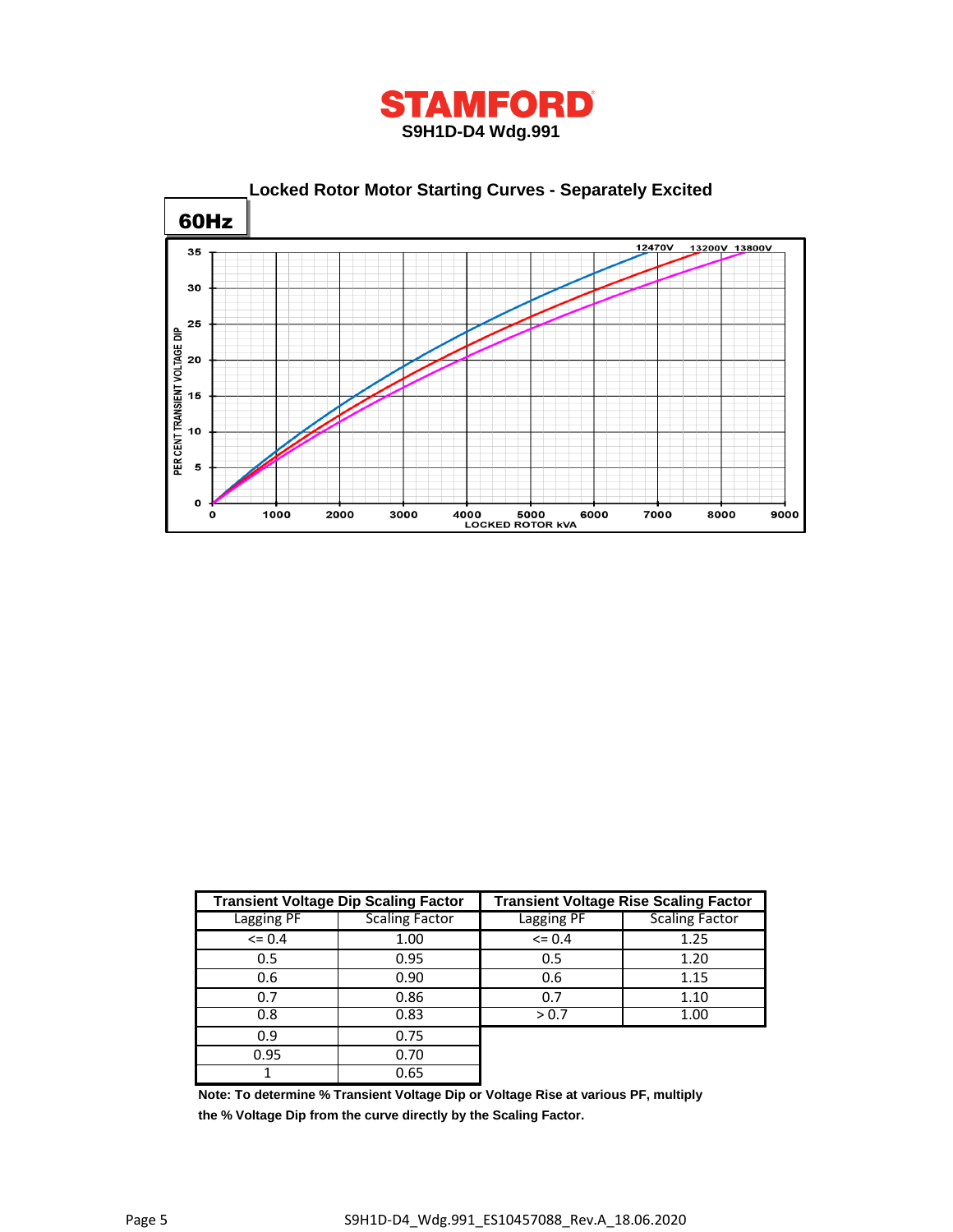

 **Three-phase Short Circuit Decrement Curve - Separately Excited**



#### **Note 1**

The following multiplication factors should be used to adjust the values from curve between time 0.001 seconds and the minimum current point in respect of nominal operating voltage :

|         | 50Hz   | 60Hz    |          |  |  |  |  |
|---------|--------|---------|----------|--|--|--|--|
| Voltage | Factor | Voltage | Factor   |  |  |  |  |
|         |        | 12470V  | $X$ 1.00 |  |  |  |  |
|         |        | 13200V  | $X$ 1.06 |  |  |  |  |
|         |        | 13800V  | $X$ 1.11 |  |  |  |  |
|         |        |         |          |  |  |  |  |

The sustained current value is constant irrespective of voltage level

#### **Note 2**

The following multiplication factor should be used to convert the values calculated in accordance with NOTE 1 to those applicable to the various types of short circuit :

|              | erit in respect of norminal operating voltage. |               | 3-phase  | 2-phase L-L   1-phase L-N |           |          |        |
|--------------|------------------------------------------------|---------------|----------|---------------------------|-----------|----------|--------|
| 50Hz<br>60Hz |                                                | Instantaneous | $x$ 1.00 | x 0.87                    | $x$ 1.30  |          |        |
| Voltage      | Factor                                         | Voltage       | Factor   | <b>Minimum</b>            | $x$ 1.00  | x 1.80   | x3.20  |
| -            |                                                | 12470V        | X 1.00   | Sustained                 | x 1.00    | $x$ 1.50 | x 2.50 |
| -            | $\sim$                                         | 13200V        | X 1.06   | Max. sustained duration   | $10$ sec. | 5 sec.   | 2 sec. |

All other times are unchanged **Note 3**

Curves are drawn for Star connections under no-load excitation at rated speeds. For other connection (where applicable) the following multipliers should be applied to current values as shown :

Parallel Star = Curve current value X 2

Series Delta = Curve current value X 1.732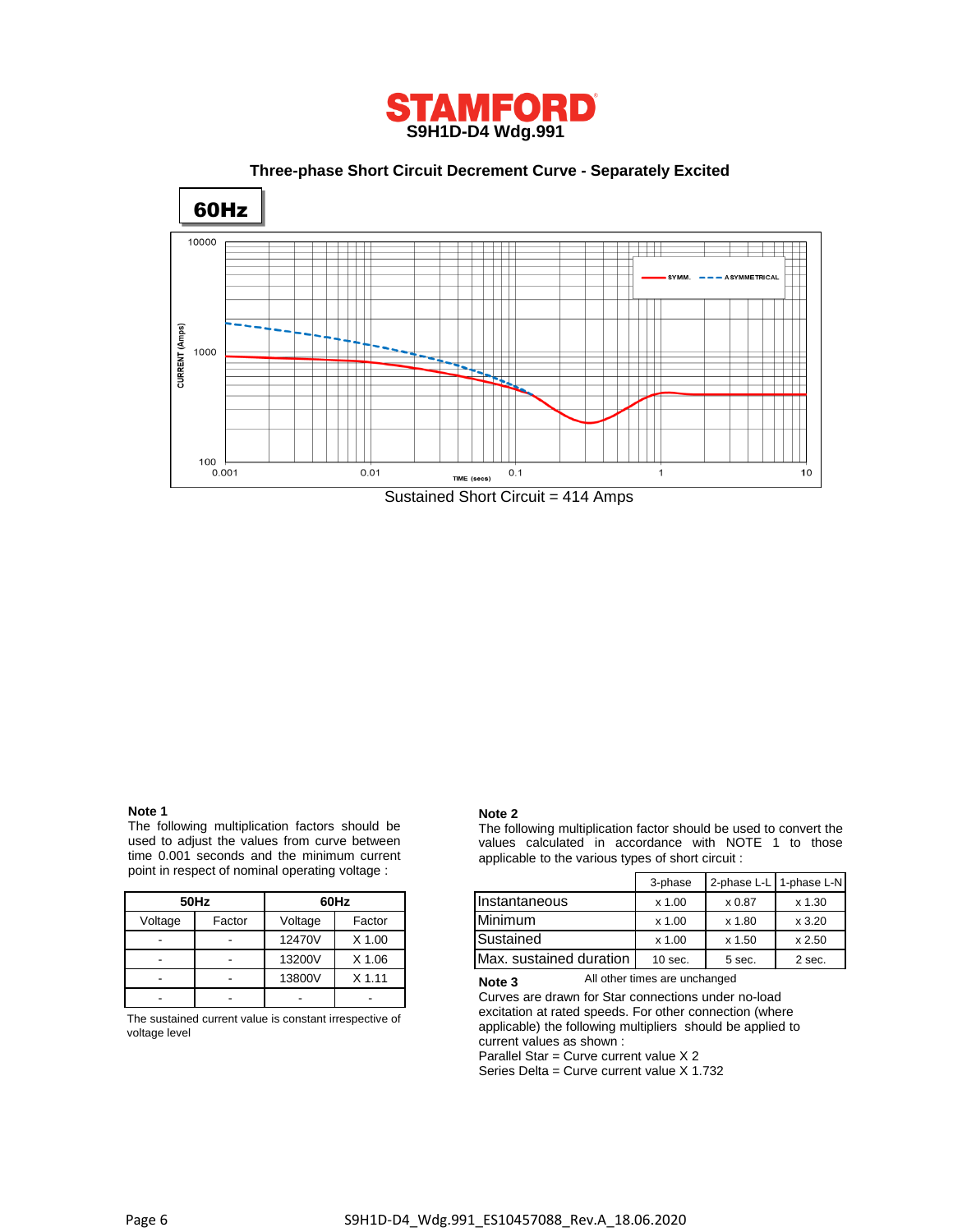

## **Typical Alternator Operating Charts**



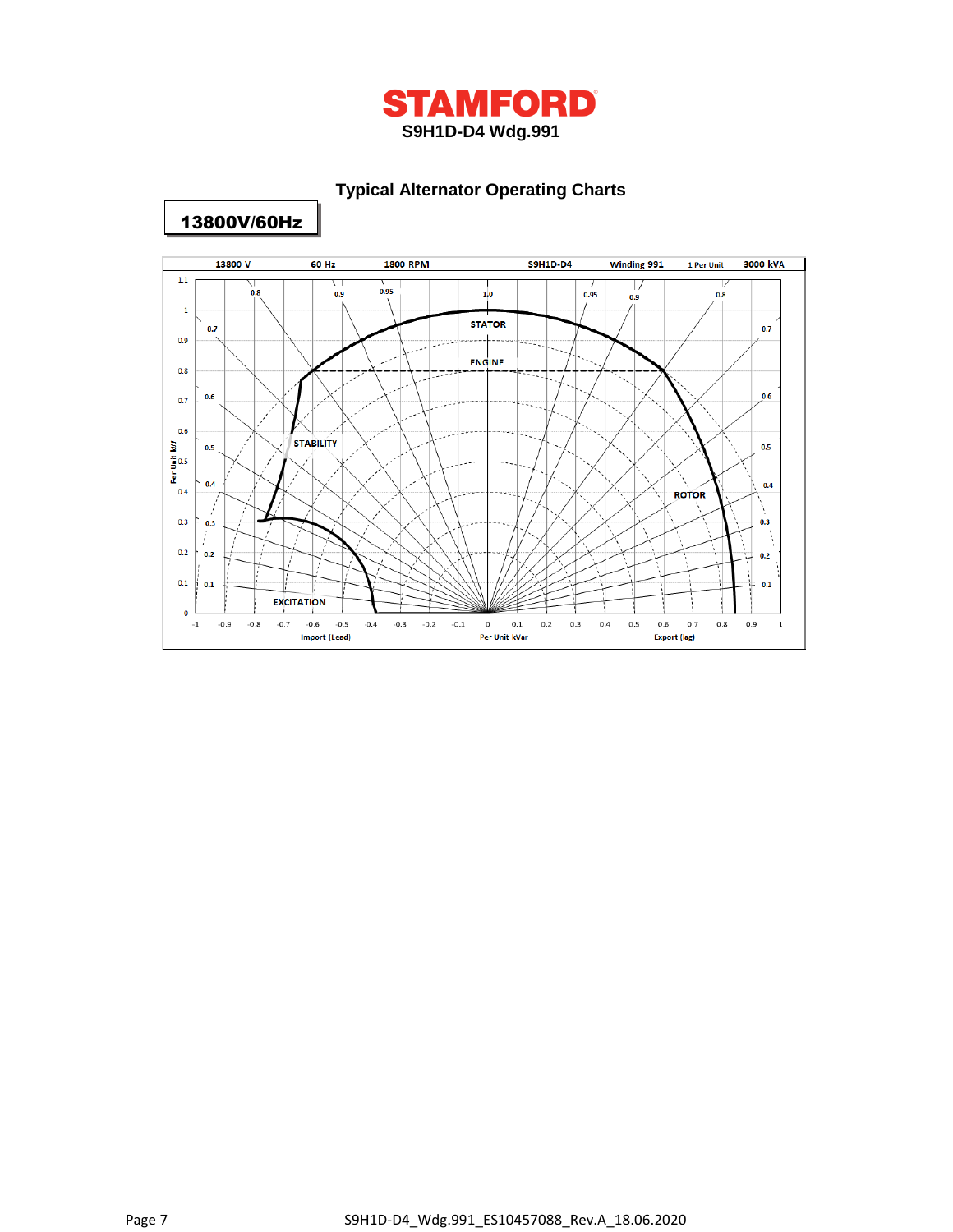

## **RATINGS AT 0.8 POWER FACTOR**

|    | Standby - 163/27°C<br>Class - Temp Rise |      |      |       |     | Standby - 150/40°C |             |       |     | Cont. H - 125/40°C |       |       |     |       | Cont. F - 105/40°C |       |     |  |
|----|-----------------------------------------|------|------|-------|-----|--------------------|-------------|-------|-----|--------------------|-------|-------|-----|-------|--------------------|-------|-----|--|
|    | Star (V)                                |      | N/A  |       |     | N/A                |             | N/A   |     |                    |       | N/A   |     |       |                    |       |     |  |
| 50 | Parallel Star (V)                       |      | N/A  |       | N/A |                    |             | N/A   |     |                    | N/A   |       |     |       |                    |       |     |  |
| Hz | Delta (V)                               |      |      | N/A   |     | N/A                |             |       | N/A |                    |       | N/A   |     |       |                    |       |     |  |
|    | kVA                                     |      | N/A  |       |     | N/A                |             | N/A   |     |                    | N/A   |       |     |       |                    |       |     |  |
|    | kW                                      | N/A  |      | N/A   |     |                    | N/A         |       |     | N/A                |       |       |     |       |                    |       |     |  |
|    | Efficiency (%)                          | N/A  |      | N/A   |     |                    | N/A         |       |     | N/A                |       |       |     |       |                    |       |     |  |
|    | kW Input                                | N/A  |      |       | N/A |                    |             | N/A   |     |                    | N/A   |       |     |       |                    |       |     |  |
|    |                                         |      |      |       |     |                    |             |       |     |                    |       |       |     |       |                    |       |     |  |
|    | Star (V) 12470 13200                    |      |      | 13800 | N/A |                    | 12470 13200 | 13800 | N/A | 12470              | 13200 | 13800 | N/A | 12470 | 13200              | 13800 | N/A |  |
| 60 | Parallel Star (V)                       | N/A  | N/A  | N/A   | N/A | N/A                | N/A         | N/A   | N/A | N/A                | N/A   | N/A   | N/A | N/A   | N/A                | N/A   | N/A |  |
| Hz | Delta (V)                               | N/A  | N/A  | N/A   | N/A | N/A                | N/A         | N/A   | N/A | N/A                | N/A   | N/A   | N/A | N/A   | N/A                | N/A   | N/A |  |
|    | kVA                                     | 2981 | 3157 | 3300  | N/A | 2900               | 3070        | 3210  | N/A | 2710               | 2870  | 3000  | N/A | 2493  | 2640               | 2760  | N/A |  |
|    | kW                                      | 2385 | 2526 | 2640  | N/A | 2320               | 2456        | 2568  | N/A | 2168               | 2296  | 2400  | N/A | 1994  | 2112               | 2208  | N/A |  |
|    | Efficiency (%)                          | 95.8 | 95.8 | 95.8  | N/A | 95.8               | 95.9        | 95.9  | N/A | 96.0               | 96.0  | 96.0  | N/A | 96.1  | 96.1               | 96.1  | N/A |  |
|    | kW Input                                | 2490 | 2636 | 2755  | N/A | 2420               | 2561        | 2678  | N/A | 2259               | 2391  | 2499  | N/A | 2076  | 2197               | 2297  | N/A |  |

#### **De-rates**

All values tabulated above are subject to the following reductions:

- 5% when air inlet filters are fitted
- 3% for every 500 meters by which the operating altitude exceeds 1000 meters above mean sea level
- 3% for every 5°C by which the operational ambient temperature exceeds 40°C @ Class H temperature rise
- (please refer to applications for ambient temperature de-rates at other temperature rise classes)
- For any other operating conditions impacting the cooling circuit please refer to applications

Note: Requirement for operating in an ambient exceeding 60°C and altitude exceeding 4000 meters (for <690V) or 1500 meters (for >690V) must be referred to applications.

#### **Dimensional and Torsional Drawing**

For dimensional and torsional information please refer to the alternator General Arrangement and rotor drawings available on our website (http://stamford-avk.com/)

**Note:** Continuous development of our products means that the information contained in our data sheets can change without notice, and specifications should always be confirmed with Cummins Generator Technologies prior to purchase.